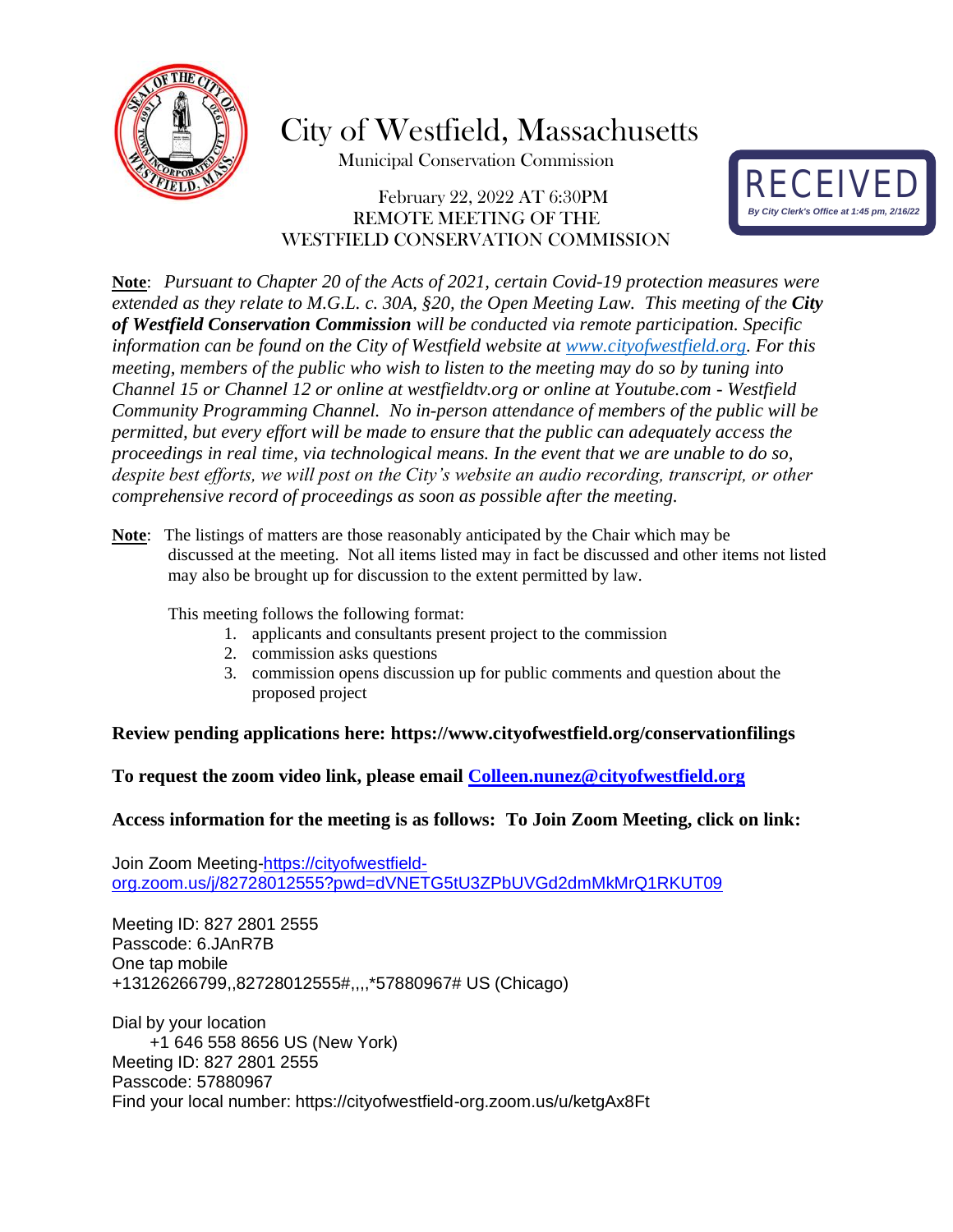1. CALL TO ORDER/ROLE CALL

### 2. OPEN PARTICIPATION

A. Any members of the public who would like to address the Commission.

## 3. PUBLIC HEARINGS (NOI's)

A. 70 Turnpike Industrial Road (49R-8, 49R-3, 55R-6)-Local Ordinance Only-James Hardie Building Products, Inc/Carlos Ortiz-Building addition, expansion of the paved parking area and truck access/loading areas within the Buffer Zone to an upgradient intermittent stream.

## 4. PUBLIC MEETINGS (RDA's)

A. 240 Russellville Road (62R-1)-Oscar Naula-Installation of a new septic system.

## 5. ENFORCEMENT

- A. 300 Union Street (35R-22)-Custom Railing Metal Fabricators-Violation
- B. 33 Castle Hill Road (14R-53-8)-Willard Kopatz-Violation

### 6. DISCUSSION

- A. 62 South Meadow Road-Anatoliy Danyuk-Violation Letter
- B. 81 Fowler Road-DEP File # 333-806-Wally Czerniejewski-Revisions to site layout.

# 7. OTHER ITEMS

A. Minutes from February 8, 2022

# 8. COMMISSION DISCUSSION

- A. Regulations & Procedures Q & A
- B. In-Person Meetings
- C. Wetland Ordinance Update
- D. Coordinator Position
- E. Screening Committee